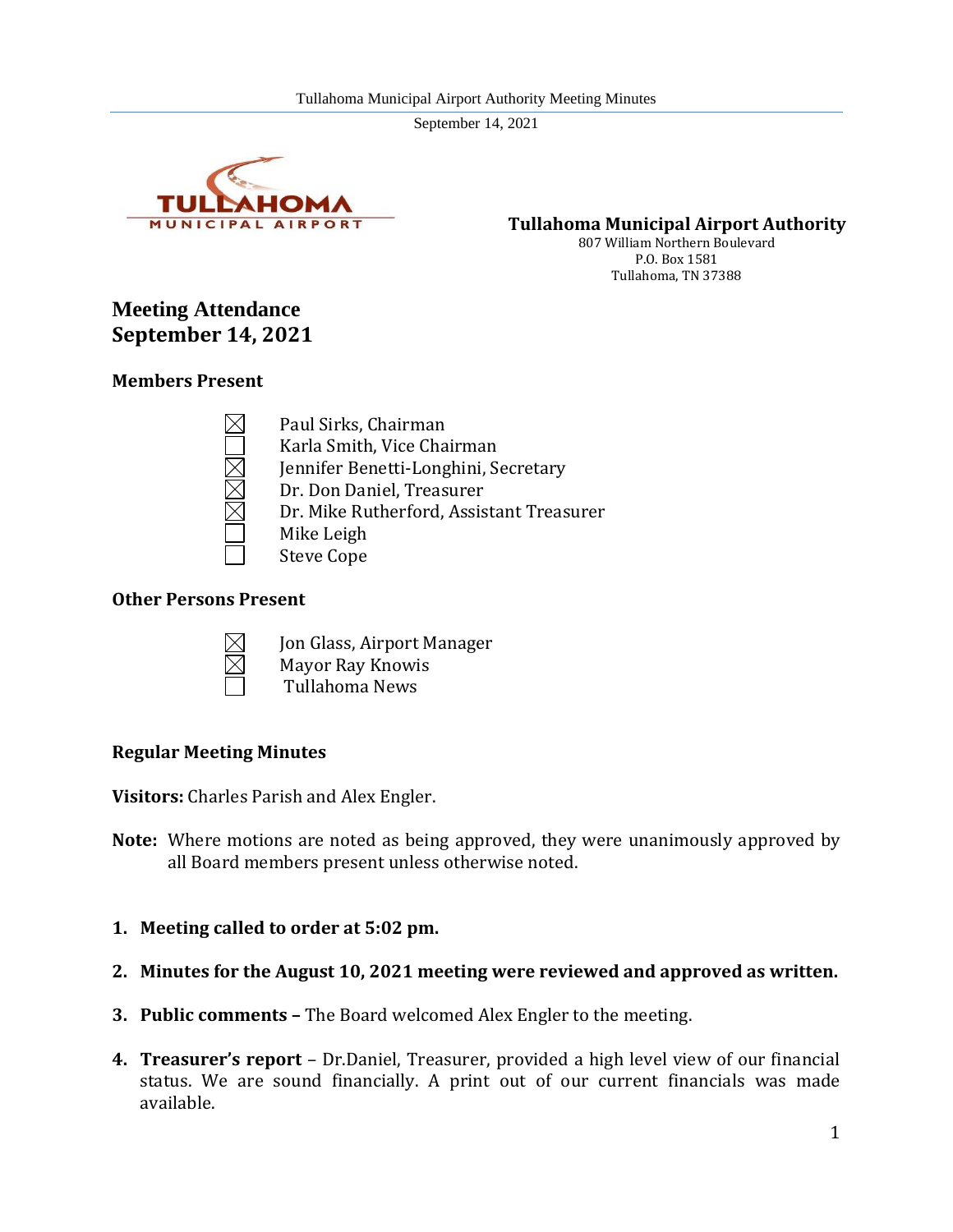#### **5. Jon Glass presented the below information as the Airport Manager report:**

#### *CURRENT PROJECTS*

# **Terminal Building** – **RD Perry (retired Air Force and City of Tullahoma Fireman) and Patrick Sissom have been hired for part time jobs.**

**AC Repair –** Stroops is replacing the 22 year unit in VOR building and repairing the unit on North side of North hangar. **Work is complete.**

**CARES Act –** We will receive \$30,000 that can be spent on just about any Airport items. The Aeronautics Division should send us an application to receive the money any day now. I believe we should spend \$15,000 in this fiscal year and \$15,000 in next fiscal year on items such as part time salaries. Will work with Sue Wilson to track the expanses and spend the money where needed. The grant is being executed by TDOT. We have 2 fuel invoices and cancelled checks to be submitted for reimbursement. The money will be used to cover operational expenses. The \$30,000 reimbursement has been received. Chances are good that this Act will be renewed again later this year for Airports. Our Airport status has been upgraded from community service to regional Airport. If the CARES Act is renewed we would receive \$60,000 instead of \$30,000. The funding levels were decreased for Part 2 of the Cares Act. We will receive \$23,000 which is the highest amount available for Regional General Aviation Airport. **The application for the funding has been submitted.**

**City Website** – **The City website is in the process of being updated. Airport information has been updated and submitted.**

#### **Annual Report – The report for 2021 has been submitted to the Secretary of State.**

**Title VI Training** – **Has been completed.**

**ALP Update and AGIS Survey** – The TN Aeronautics Commission approved the project at the 6/18/20 meeting. The grant has been signed by us and returned to TDOT for signature**.** The grant has been executed by TDOT. The scoping meeting was completed in September and the work authorization has been approved**.** The survey work was completed last month. PDC received the imagery work on 12/3/20 and is working on the forecasting. The 30% design meeting was held on 5/26/21. The survey work for Runway Safety Area's is complete. **The 60% design meeting is being scheduled with the Aeronautics Division. Mark Paslick with PDC is planning to attend our 11/9/21 Board meeting for an update to Board members.**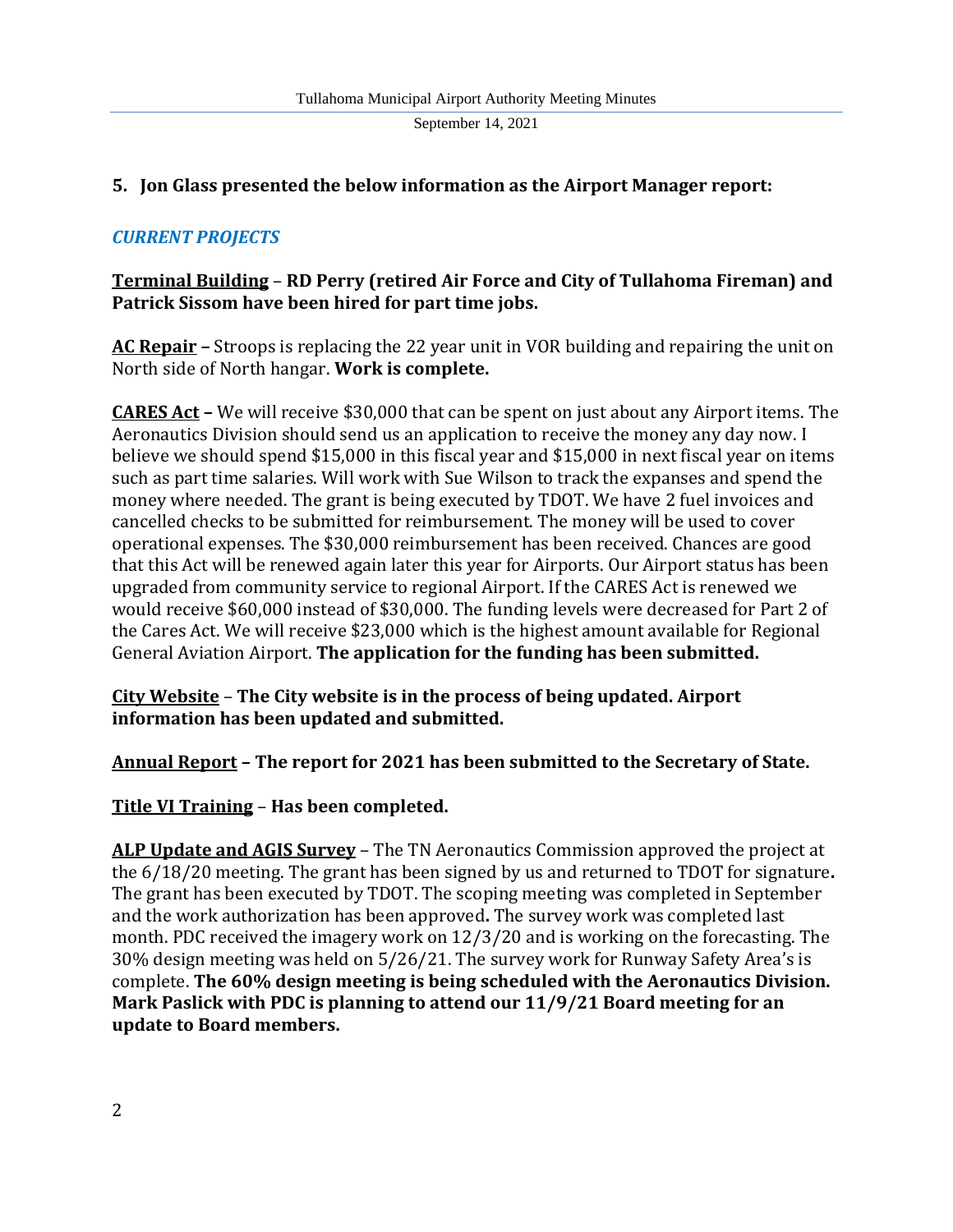**North Taxiway Overlay** – The TN Aeronautics Commission approved the project at the 6/18/20 meeting. The grant has been signed by us and returned to TDOT for signature. The grant has been executed by TDOT. The scoping meeting was completed in September and the work authorization has been approved. The preliminary design work is scheduled to be reviewed the week of 10/12/20. The design phase will continue until the project is ready to bid in the February time frame. With bids received we will then request the construction grant. Work will involve full depth replacement and the taxiway will be shut for about 3 weeks. The 2nd Engineer grant through the bid phase has been submitted for TDOT approval. We will start the bid phase of the project over the next month. The pre-bid meeting was on 4/8/21 and bids will be opened on 4/21/21 at 1:00 pm. We received 2 bids – Tinsley Asphalt (\$353,017.05) and Cleary Construction (\$592,449.00). Motion to accept Tinsley Asphalt bid? Curl Construction will work with Tinsley on site prep work**.** The TN Aeronautics Commission approved the \$422,000 construction grant request on 5/26/21. We have received the grant and returned it for TDOT execution. Hangar owners have been advised the work is expected to start around 8/16/21 and last about 30 days. **Construction will begin on September 15. Hangar owners have been notified.**

# **Airport CIP List**

# **These are the projects that have been ranked by the Board for priority over the next 4 years:**

- 1. Runway 24 Displacement Lighting Reconfiguration (2021)
- 2. Airfield Drainage Improvements (2022)
- 3. Obstruction Removal (2022)
- 4. Runway 18/36 Concrete Repair (2023)
- 5. New Electrical Vault (2025)
- 6. Apron and Taxiway Concrete Repair (2026)
- 7. Tractor/Bushhog Purchase (2027)

# **The CIP list has been updated with the Aeronautics Division. It will be updated with City of Tullahoma prior to 9/17/21.**

**Runway 6/24 Seal Coat and Crack Repair –** Aeronautics Division advised Jon Glass that we did make the list for this work to be completed this year at no cost to the Airport**.** The Engineer Company inspected runway 6/24 last month and will do some core samples later this month**.** The Aeronautics Division is running behind with west TN Airports. COVID has reduced revenue for TAD and we are now looking at Spring of 2022 for this work to be completed.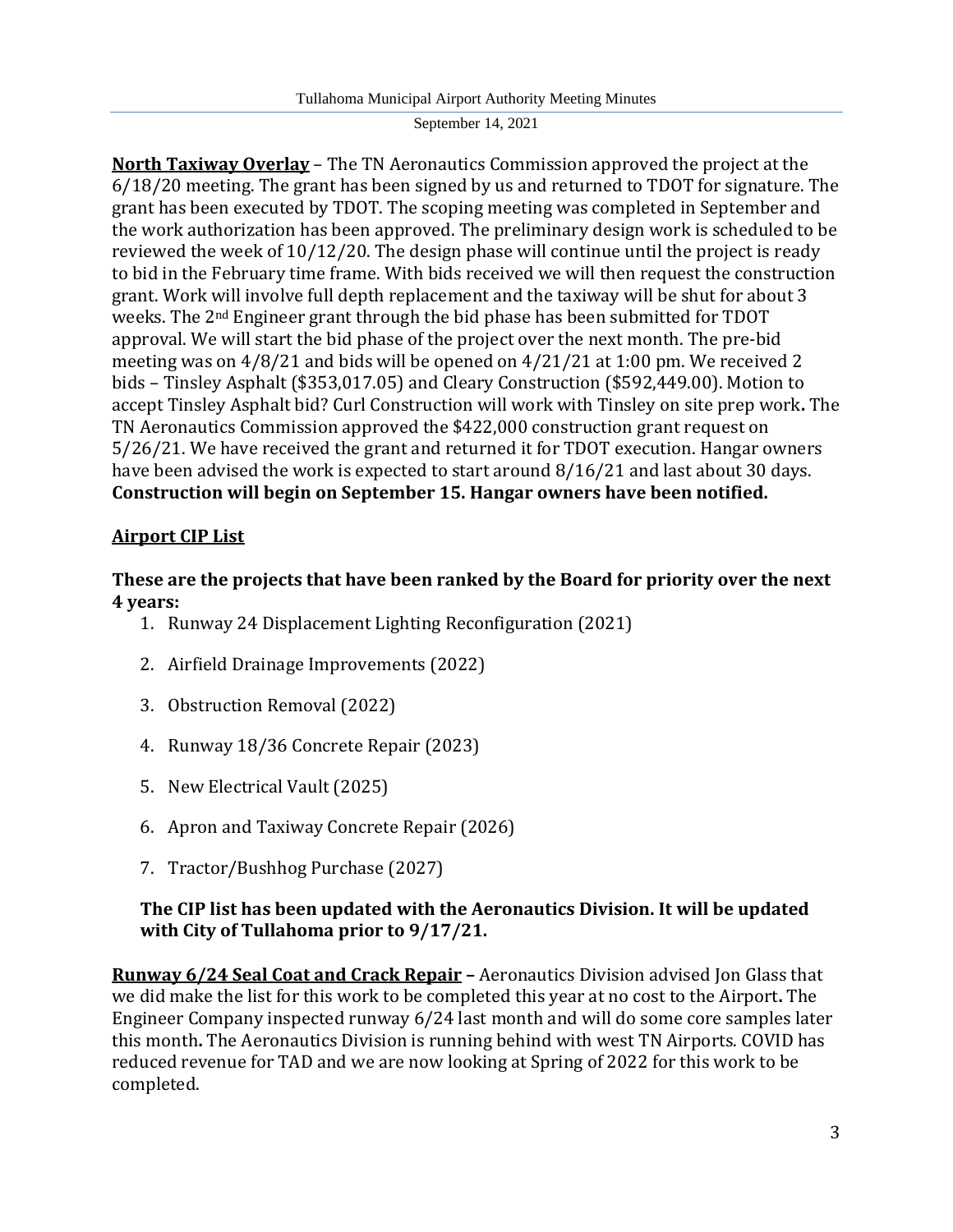**Maintenance Contract** – We get reimbursed 50% on this grant up to \$39,600 each year or a \$19,800 reimbursement. The FY 19 contract will be returned to TAD for execution this week**.** Reimbursements in the amount of \$19,458.73 have been submitted to Blackcat**.** We have received the final reimbursement of \$3,418.78 for FY19. The terminal building parking lot seal coat work was completed under the pavement maintenance project saving us about \$8,500 on the maintenance contract grant. We received a \$13,680.13 reimbursement last month. Reimbursement for the \$1,319.87 will be submitted on 6/8/20. We have received full reimbursement for the 2019 grant. The 2020 grant has been executed by TDOT. The \$1,996.00 reimbursement has been received and the grant is closed for the fiscal year. **The 2021 grant has been sent to TAD for execution.**

**Airport Inspection** – I have requested TAD to complete the Airport inspection earlier this year so any issues can be corrected prior to the AOPA Fly-In. They did the inspection on 6/4/19 and I should have the report in a week. We had no section 1 violations and received our Airport license. Aeronautics Division completed the Airport inspection the last week of July. The section 1 violation involves the runway 24 threshold lighting. An Engineer grant has been submitted to TAD to correct this issue. This project will consist of changing the threshold markings and lighting. It will be an estimated \$90,000 grant with a 5% local share. It is not eligible for the local share to be paid by the CARES Act since it was not on our CIP list. The Engineer grant has been submitted to TDOT for approval. The letter has been submitted to TAD to extend our conditional Airport license until this project is complete. The Engineering grant has been executed. The scoping meeting will be scheduled 5/26/21 with the 30% design meeting on the ALP update. **TAD completed the Airport inspection the last week of June. We have a section 1 violation for runway 9/27 and received a conditional license. We have at least 1 tree in the 20 to 1 approach slope on the east side of the runway. The property either belongs to the Harton or Parish family so we should not have an issue removing the tree. The survey work from the ALP Update will help us determine which tree it is.**

**The 24 threshold work was advertised in the 9/8/21 edition of Tullahoma News. The pre-bid meeting will be held on 9/15/21 at 1:00 pm and bids will be opened on 9/22/21 at 1:00 pm.**

# *FUEL SALES*

Fuel sales for the month of August 2021 were 15,948.10 gallons. This is a 12,341.88 gallon decrease in the 28,289.98 gallons sold in August of 2020. All outstanding fuel invoices have been reimbursed to the City except for the AVGAS and Jet fuel still in the tank.

#### **Fuel Sales 1/1/21 to 8/31/21 = 140,712.98** Fuel Sales 1/1/20 to 8/31/20 = 141,121.05

| <b>August 2021</b> | <b>NGAS</b> | VGAS SS<br>л. | Total |
|--------------------|-------------|---------------|-------|
| 4                  |             |               |       |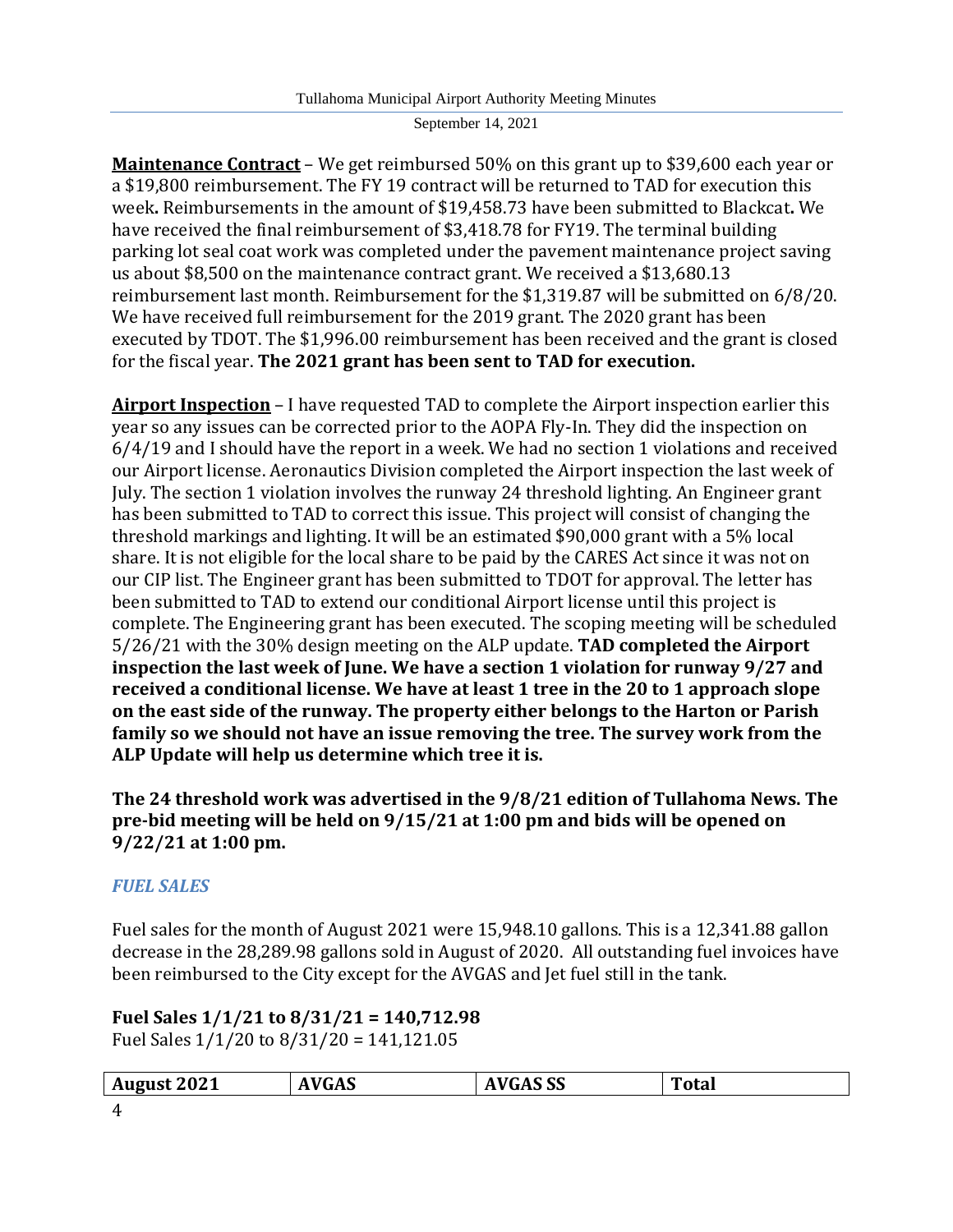Tullahoma Municipal Airport Authority Meeting Minutes

September 14, 2021

| <b>Gallons</b>  | 2,164.7    | 1,579.9  | 3,744.6    |
|-----------------|------------|----------|------------|
| <b>Flow Fee</b> | \$216.47   | \$157.99 | \$374.46   |
| Pump Fee        | \$1,082.35 | \$394.97 | \$1,477.32 |

| <b>August</b><br>2021 | <b>Jet Full</b><br><b>Price</b> | <b>Jet Discount</b> | <b>Total</b> |
|-----------------------|---------------------------------|---------------------|--------------|
| <b>Gallons</b>        | 1,486                           | 10,717.5            | 12,203.5     |
| <b>Flow Fee</b>       | \$148.60                        | \$1,071.75          | \$1,220.35   |
| <b>Truck Fee</b>      | \$148.60                        | \$1,071.75          | \$1,220.35   |
| <b>Pump Fee</b>       | \$1,486.00                      | \$6,445.30          | \$7,931.30   |

Total AVGAS & Jet Gallons = 15,948.1 Total Flow Fee = \$1,594.81 Total Jet Truck Fee = \$1,220.35 Total Pump Fee = \$9,408.62 Total Employment Cost = \$6,582.00 **Jet Truck Fee Minus Rental = +\$370.35 Pump Fee Minus Employment Cost = +\$2,826.62**

#### *FUEL PRICES*

| 9/7/21       | Tullahoma | Shelbyville | Winchester | McMinnville | Maury  | Murfreesboro |
|--------------|-----------|-------------|------------|-------------|--------|--------------|
|              |           |             |            |             | County |              |
| AVGAS        | \$4.80    | \$4.65      | \$4.41     | \$4.46      | \$4.65 | \$5.36       |
| <b>SS</b>    |           |             |            |             |        |              |
| <b>AVGAS</b> | \$5.05    | \$4.85      |            |             | \$4.86 | \$5.56       |
| FS           |           |             |            |             |        |              |
| Jet          | \$3.85    | \$4.05      | \$4.21     | \$3.75      | \$4.15 | \$4.26       |

Airports within 50 miles of Tullahoma Average AVGAS price - \$5.20 Average Jet price - \$4.33

#### *AIRPORT FUEL SALES*

| <b>DATE</b>        | <b>FUEL SOLD</b> |
|--------------------|------------------|
|                    | (gallons)        |
| <b>August 2021</b> | 15,948.10        |
| <b>August 2020</b> | 28,289.98        |
| <b>August 2019</b> | 18,496.13        |
| <b>August 2018</b> | 18,193.20        |
| <b>August 2017</b> | 17,295.83        |

#### *ANNUAL FUEL SALES (Gallons)*

| 2020 | 212,645.23 |
|------|------------|
| 2019 | 255,545.34 |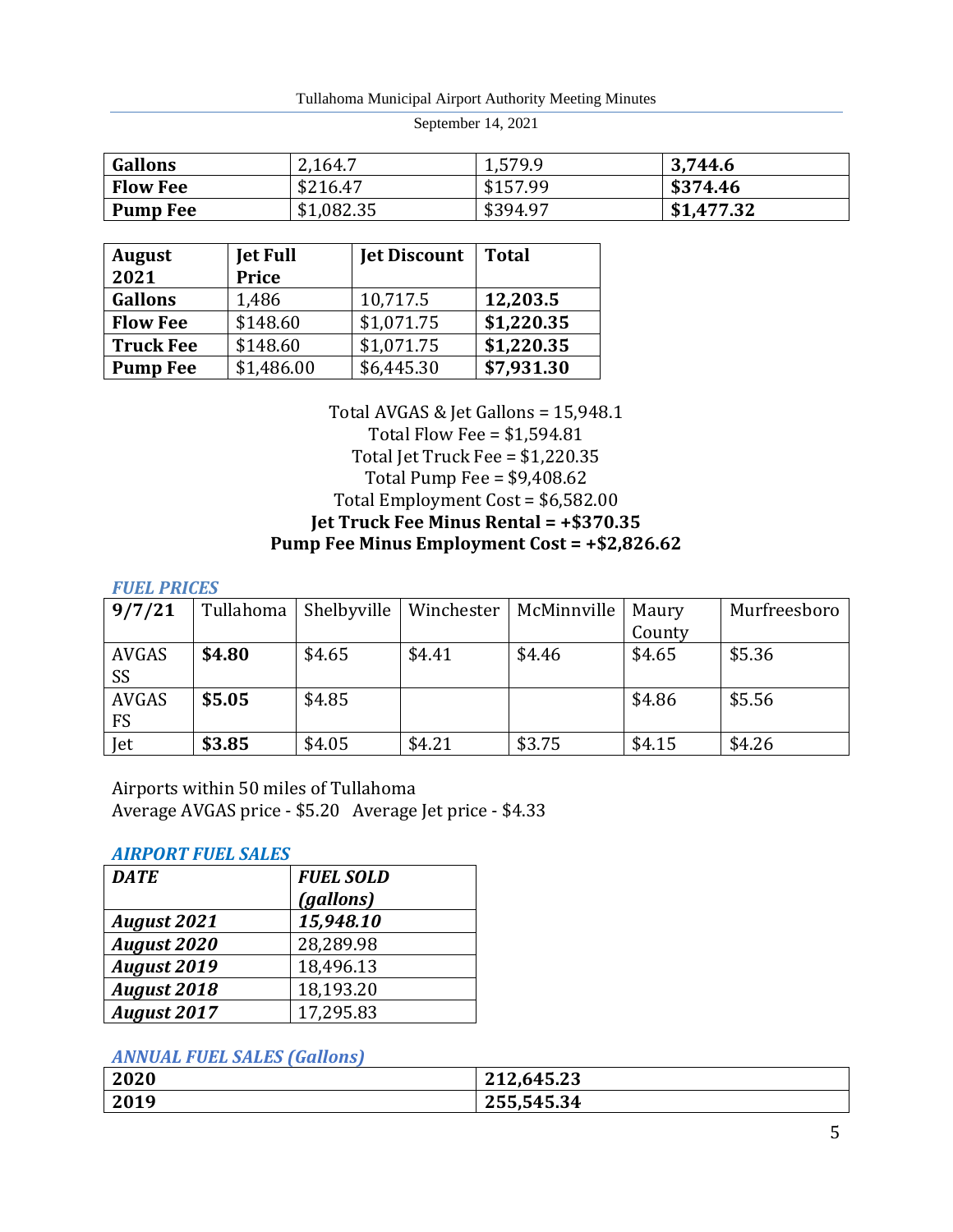| 2018 | 234,691.04 |
|------|------------|
| 2017 | 192,043.95 |

#### *MAINTENANCE/NAVAID PROBLEMS*

**Fuel Tanks –** No problems or outages for August 2021 **VOR** – FAA has sent out notices regarding the decommissioning of the VOR. **AWOS** – No problems or outages for August 2021. **Veeder Root Fuel System** – No problems or outages for August 2021. **RUNWAY AND TAXIWAY LIGHTS** – **Taxiway C and G are out of service. Guardian Electric has ordered a part for the regulator. REILS AND PAPI** – No problems or outages for August 2021. *HANGAR RENT/INSURANCE* **OVERDUE RENT** –

**EXPIRED INSURANCE CERTIFICATE** – None **OTHER** – None *AIRPORT MARKETING/PRESENTATIONS* – None

#### **6. Old Business:**

**A. North Hangar Improvements – Bill Stuart received the urinal on 9/14/21.**

#### **7. New Business**

- *A.* **Sewer Line Installation – The Tullahoma Utility Authority (TUA) would like to install a sewer line 800 feet North of runway 18. The work should take about 2 weeks and does not require a runway closure during installation.** *A motion was made and approved for the work and easement.*
- **B. John Deere Gator Purchase – Sue Wilson reported that \$12,000 was available in City funds to purchase a new John Deere Gator for Airport maintenance and aircraft towing needs.** *A motion was made and approved to purchase a John Deere Gator with a cost not to exceed \$12,000.*
- **C. Beech Party Update – Charles Parish reported that the Beech Party would be held October 13 to 17. Registrations are up for this year and they will not allow attendees to use the gravel perimeter road. A STOL demo will be held during the event and all State COVID guidelines will be followed. The King Air gathering has been postponed until May of 2022.**
- **D. Other New Business – None.**